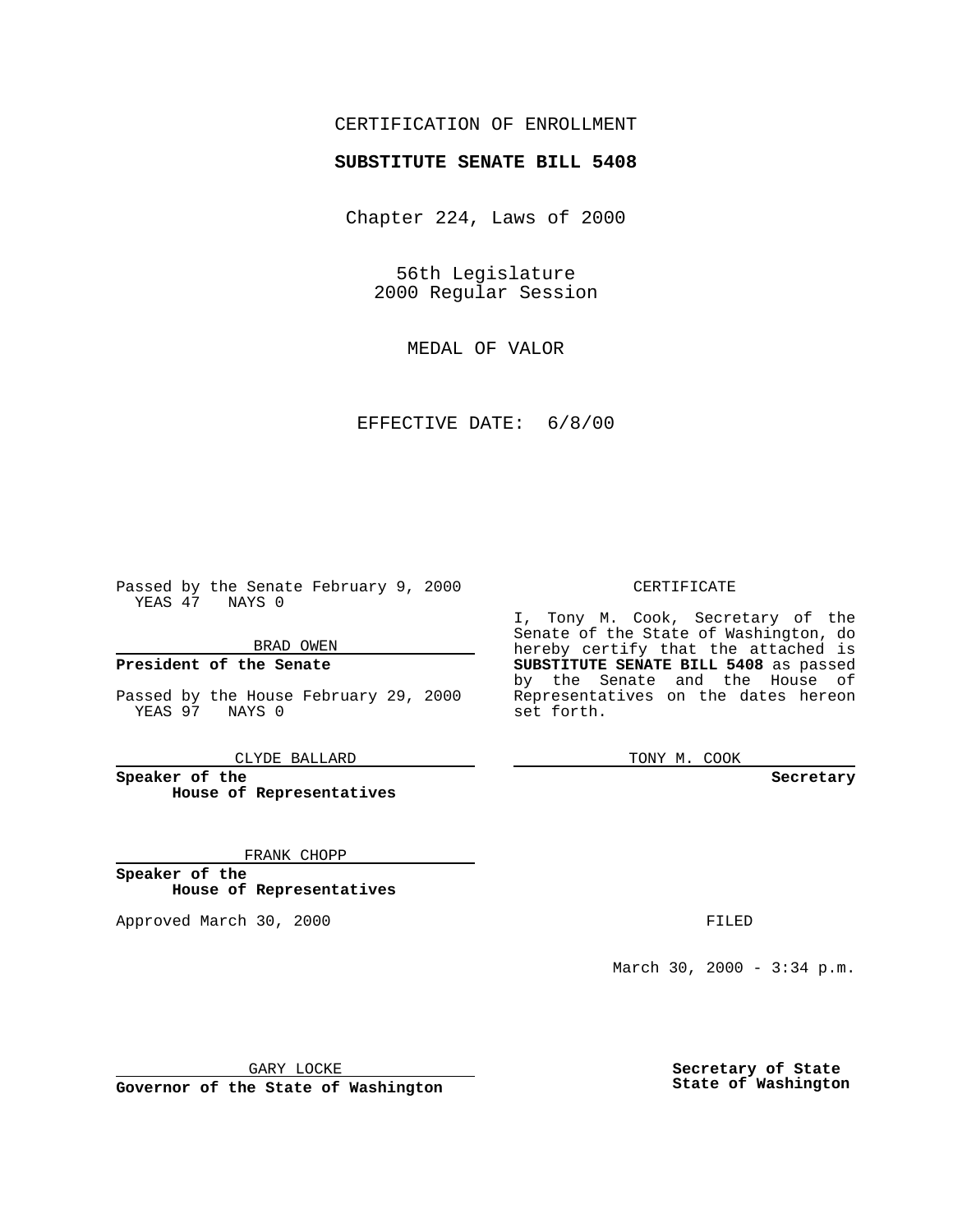## **SUBSTITUTE SENATE BILL 5408** \_\_\_\_\_\_\_\_\_\_\_\_\_\_\_\_\_\_\_\_\_\_\_\_\_\_\_\_\_\_\_\_\_\_\_\_\_\_\_\_\_\_\_\_\_\_\_

\_\_\_\_\_\_\_\_\_\_\_\_\_\_\_\_\_\_\_\_\_\_\_\_\_\_\_\_\_\_\_\_\_\_\_\_\_\_\_\_\_\_\_\_\_\_\_

Passed Legislature - 2000 Regular Session

### **State of Washington 56th Legislature 1999 Regular Session**

**By** Senate Committee on Ways & Means (originally sponsored by Senators Benton, Hale, Shin, Winsley, Patterson and Rossi)

Read first time 03/08/1999.

1 AN ACT Relating to a state medal of valor; and adding a new chapter to Title 1 RCW.

BE IT ENACTED BY THE LEGISLATURE OF THE STATE OF WASHINGTON:

 NEW SECTION. **Sec. 1.** There is established a decoration of the state medal of valor with accompanying certificate, ribbons, and appurtenances for award by the governor, in the name of the state, to any person who has saved, or attempted to save, the life of another at the risk of serious injury or death to himself or herself, upon the selection of the governor's state medal of valor committee.

 NEW SECTION. **Sec. 2.** There is created the state medal of valor committee for selecting honorees for the award of the state medal of valor. The committee membership consists of the governor, president of the senate, speaker of the house of representatives, and the chief justice of the supreme court, or their designees. The secretary of state shall serve as a nonvoting ex officio member, and shall serve as secretary to the committee. The committee shall meet annually to consider candidates for this award. Any individual may nominate any resident of this state for any act of valor covered by this section.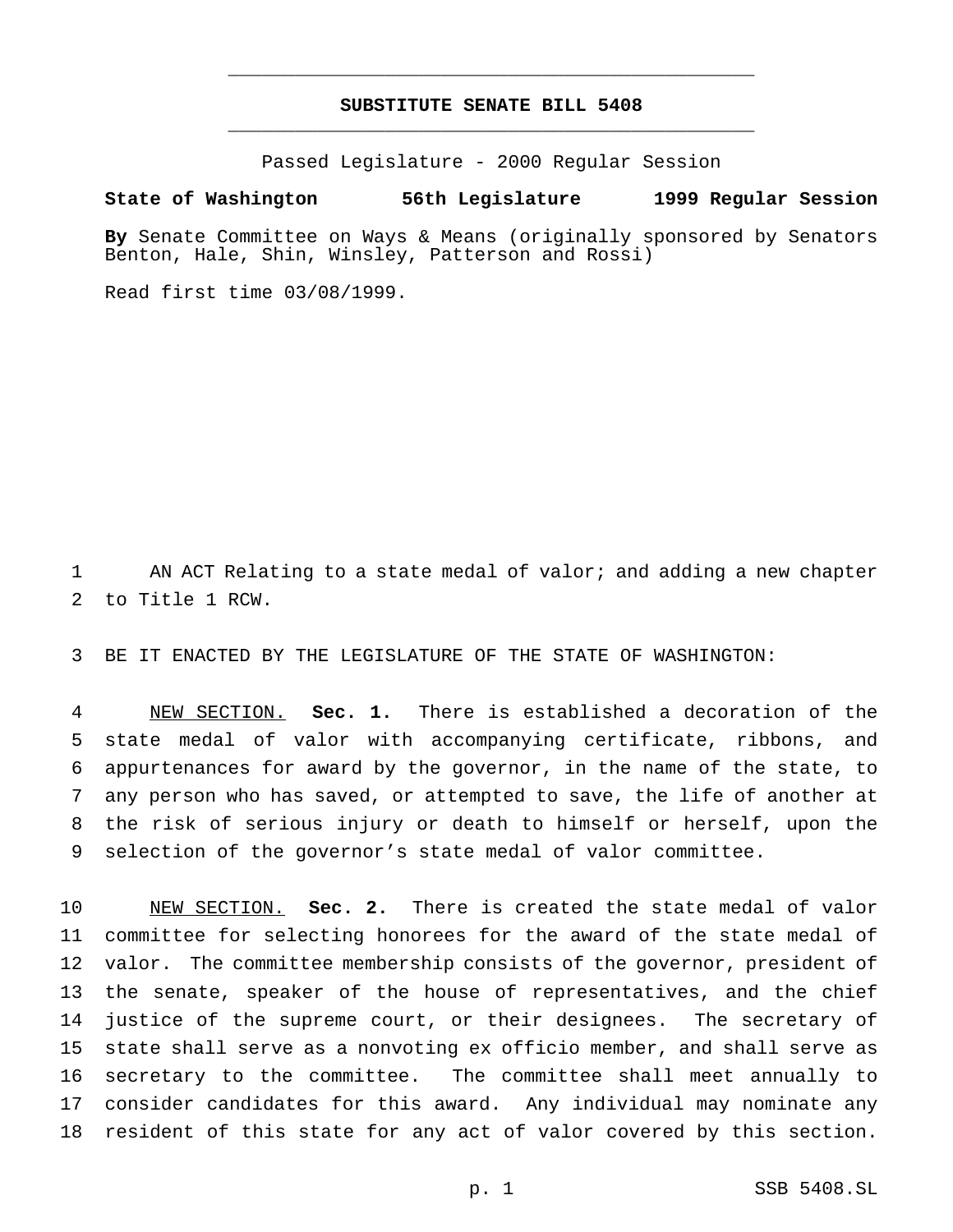The committee shall adopt rules establishing the qualifications for the state medal of valor, the protocol governing the decoration, the certificate, and appurtenances necessary to the implementation of this chapter.

 NEW SECTION. **Sec. 3.** (1) The award will be presented by the governor of the state of Washington to the recipient only during a joint session of both houses of the legislature.

 (2) If the governor is unable to present the award due to the disability or illness of the governor, the governor may delegate the presenting of the award to the president of the senate, the speaker of the house of representatives, or the chief justice of the supreme court.

 NEW SECTION. **Sec. 4.** The state medal of valor may be awarded posthumously to be presented to such representative of the deceased as may be deemed appropriate by the committee.

 NEW SECTION. **Sec. 5.** The state medal of valor will not be awarded to any individual who is acting as a result of service given by any branch of law enforcement, fire fighting, rescue, or other hazardous profession where the individual is employed by a government entity within the state of Washington.

 NEW SECTION. **Sec. 6.** (1) The decoration of the state medal of valor shall be of .999 pure silver and shall consist of the seal of the state of Washington, surrounded by a raised laurel wreath and suspended from a silver bar device inscribed "For Valor" which is suspended from a ring attached by a dark green ribbon, bordered by silver. The reverse of the decoration within the raised laurel wreath shall be inscribed with the recipient's name and the words: "For exceptionally valorous service, given in the act of saving the life of another."

 (2) The certificate accompanying the medal will prominently display: (a) The title, "Washington State Medal of Valor"; (b) the recipient's name; and (c) the phrase, "For exceptionally valorous service, given in the act of saving the life of another." A seven-line citation will also be included on the certificate.